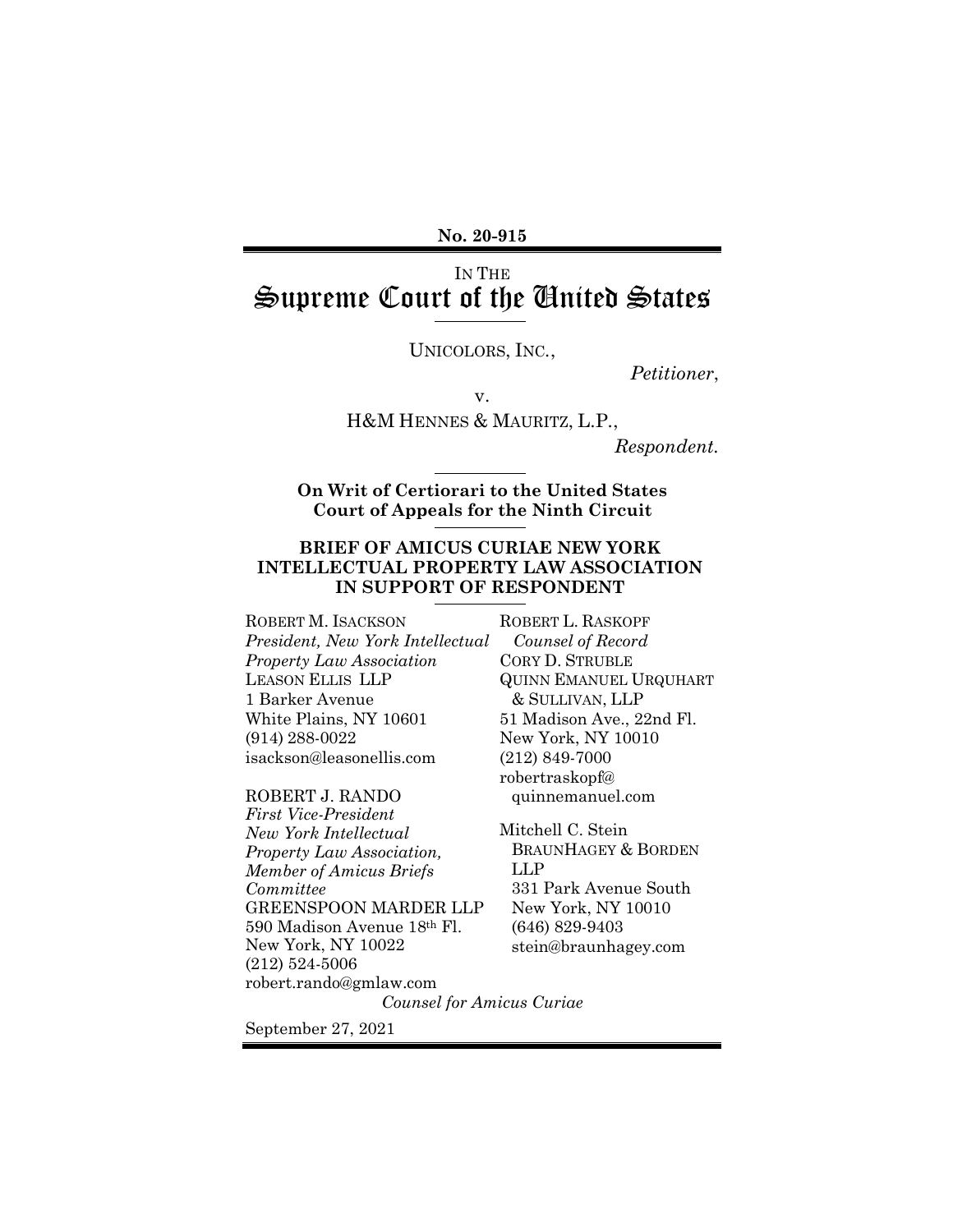# **TABLE OF CONTENTS**

| I.<br>SECTION 411(b) DOES NOT<br>REQUIRE A SEPARATE SHOWING<br>OF AN INTENT TO DEFRAUD4 |
|-----------------------------------------------------------------------------------------|
| INTENT IS IMPLICIT WHERE<br>II. <b>II.</b>                                              |
| SECTION 411(b) CONTAINS<br>III.<br>SUFFICIENT SAFEGUARDS                                |
|                                                                                         |

i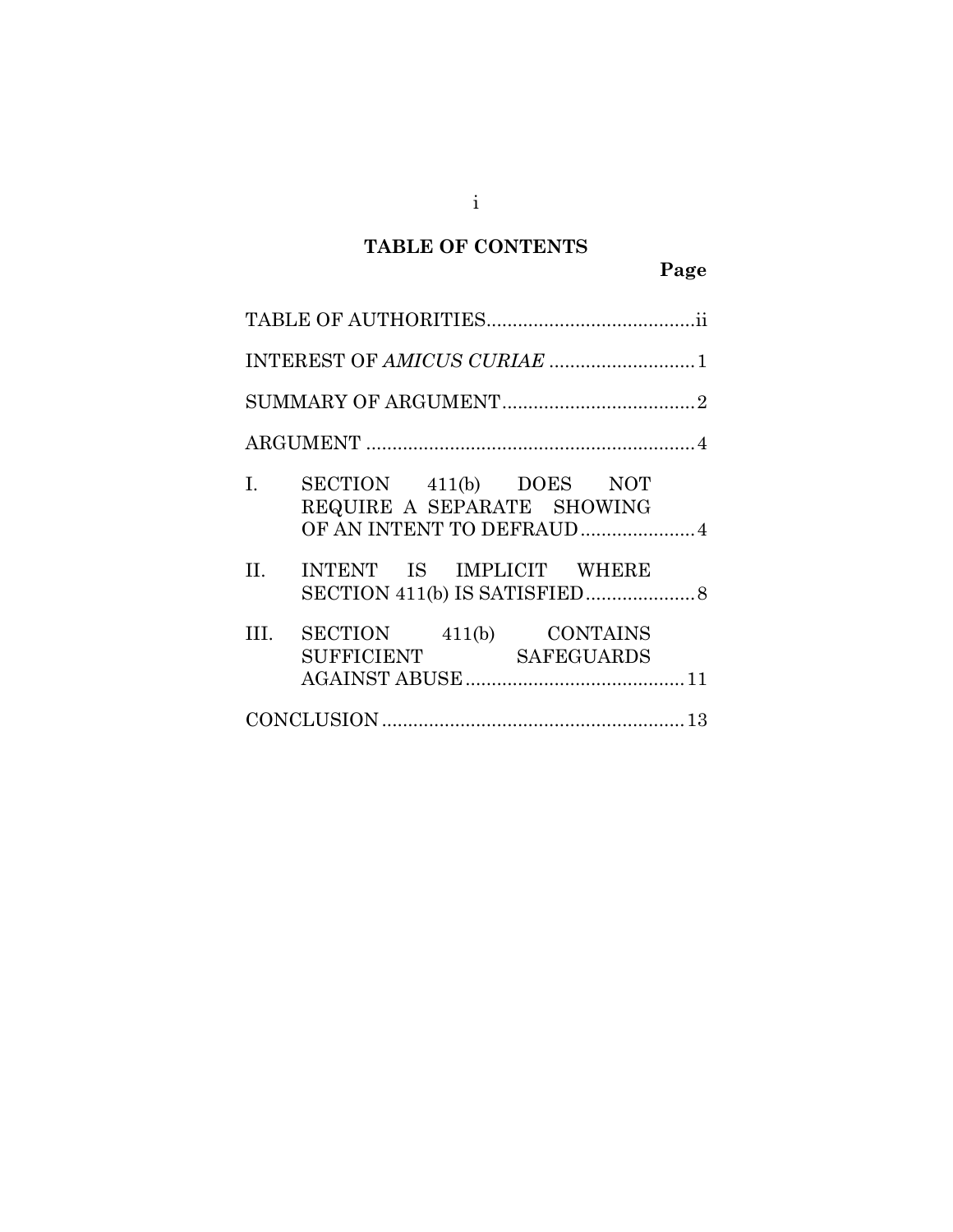## **TABLE OF AUTHORITIES**

**Page(s)**

## **Cases**

| Consumer Product Safety Comm'n v. GTE Sylva-                                |
|-----------------------------------------------------------------------------|
|                                                                             |
| De Sole v. Knoedler Gallery, LLC,<br>139 F. Supp. 3d 618 (S.D.N.Y. 2015) 10 |
| DeliverMed Holdings, LLC v. Schaltenbrand,                                  |
|                                                                             |
| <i>Express Scripts, Inc. v. Wenzel,</i>                                     |
| Holder v. Hall,                                                             |
| Husky Int'l Elecs., Inc. v. Ritz,                                           |
| Lennon v. Seaman,                                                           |
| In re Napster, Inc.,                                                        |
| One Treasure Ltd., Inc. v. Richardson,                                      |

ii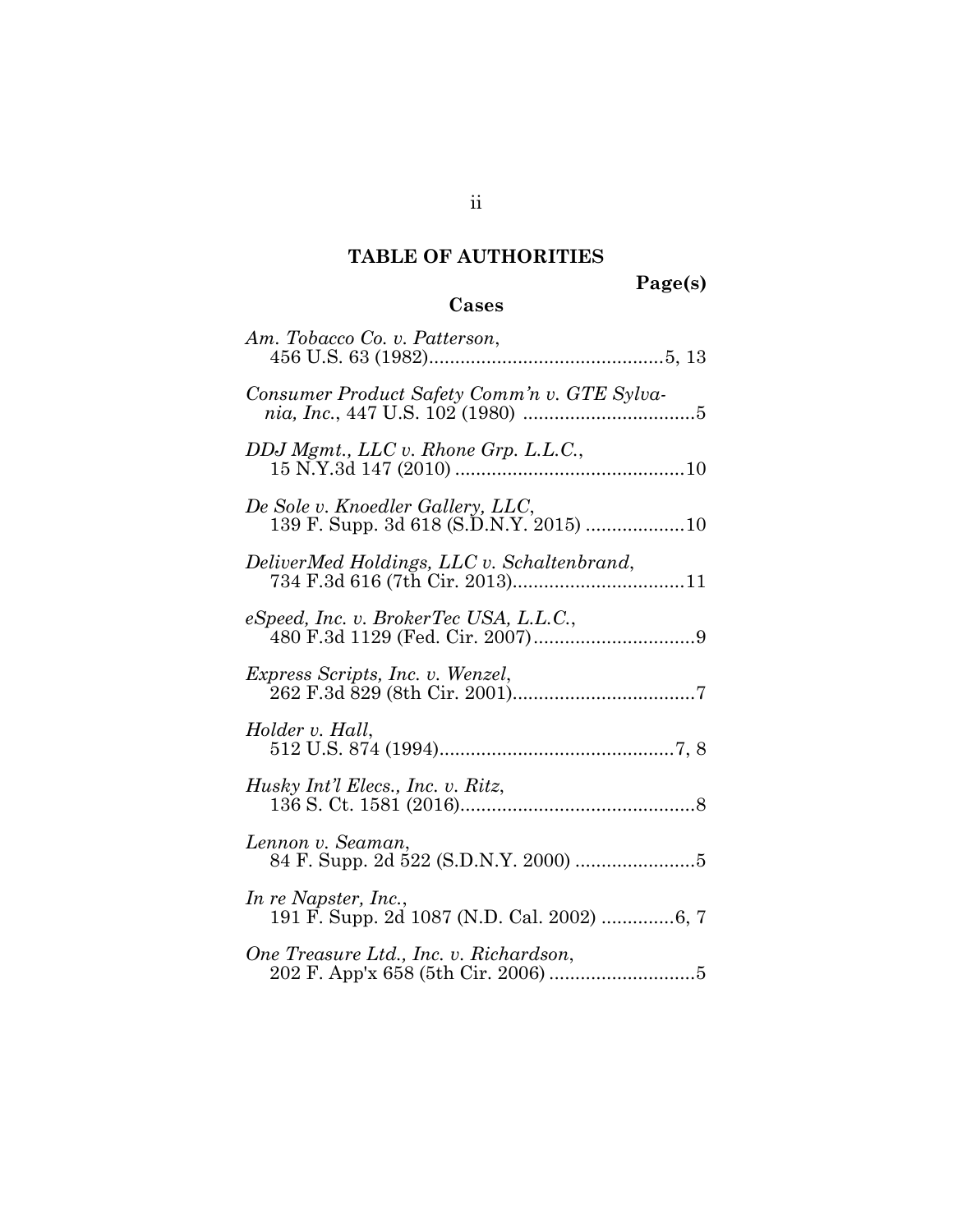| Paragon Podiatry Lab., Inc. v. KLM Labs., Inc., |
|-------------------------------------------------|
| Pence v. United States,                         |
| Unicolors, Inc. v. H&M Hennes & Mauritz, L.P.,  |

### **Statutory Authorities**

## **Rules and Regulations**

## **Legislative Materials**

H.R. Rep. No. 110-617(2008).....................3, 5, 6, 7, 10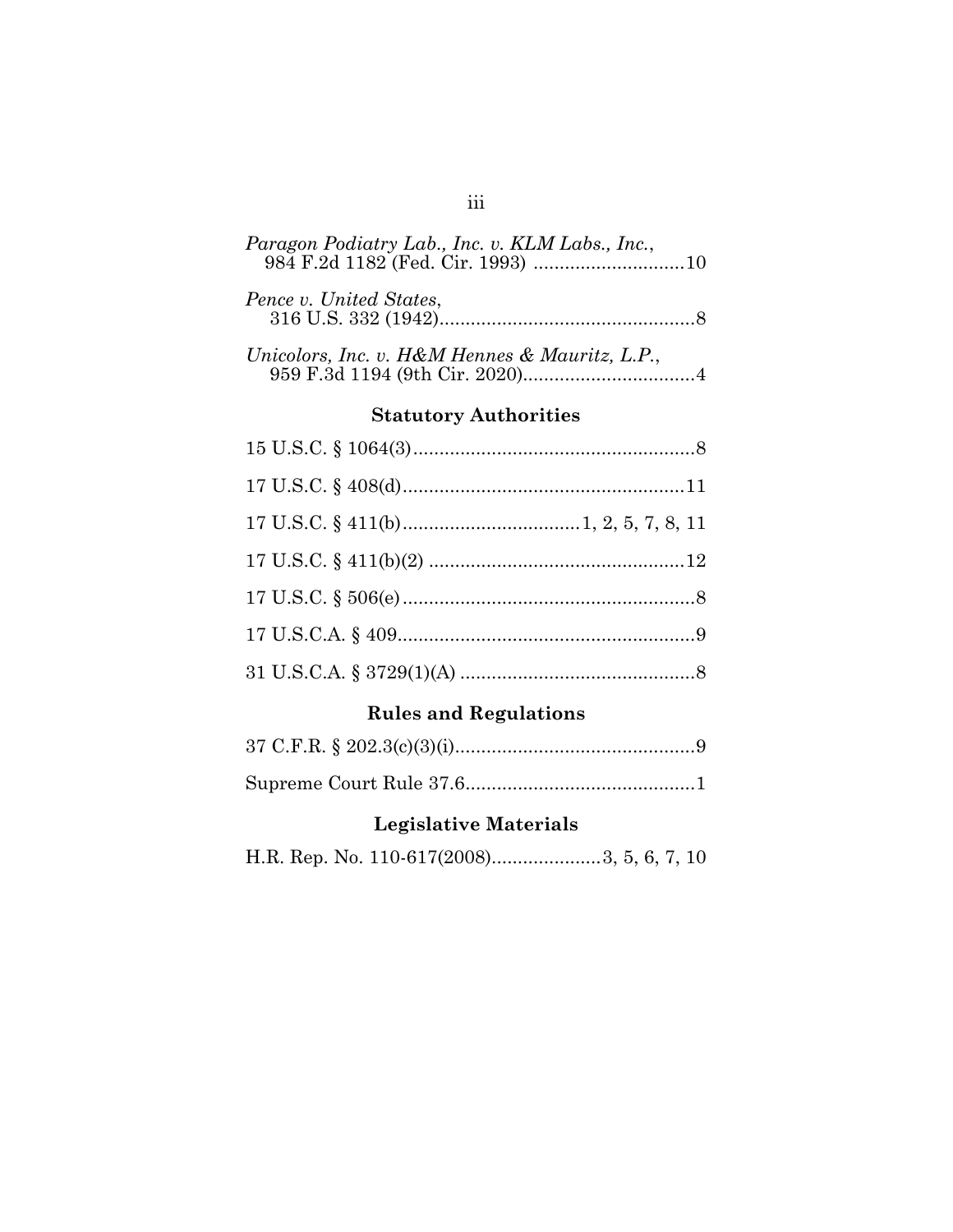#### **INTEREST OF** *AMICUS CURIAE*[\\*](#page-4-0)

This amicus curiae brief is submitted on behalf of the New York Intellectual Property Law Association ("NYIPLA").

NYIPLA is a bar association of attorneys who practice in the area of copyright, patent, trademark and other intellectual property ("IP") law. It is one of the largest regional IP bar associations in the United States.

The NYIPLA's members include a diverse array of attorneys specializing in copyright law, including in-house counsel for businesses that own, enforce, and challenge copyrights, as well as attorneys in private practice who advise a wide array of clients on copyright matters and procure copyright registrations through the U.S. Copyright Office. Many of the NYIPLA's member attorneys participate actively in copyright litigation, representing both owners and accused infringers. The NYIPLA, its members, and the clients of its members share an interest in having the standards governing the enforceability of copyrights be reasonably clear and predictable.

The NYIPLA's members and their respective clients have a strong interest in the issues in this case. At issue here is whether 17 U.S.C. § 411(b) ("Section 411(b)") should be read as requiring a separate show-

<span id="page-4-0"></span><sup>\*</sup> Pursuant to Supreme Court Rule 37.6, counsel for *amicus curiae* states that no counsel for a party authored this brief in whole or in part, and no one other than *amicus curiae* or its counsel made a monetary contribution intended to fund the preparation or submission of this brief. The parties have consented in writing to the filing of this brief by blanket consent.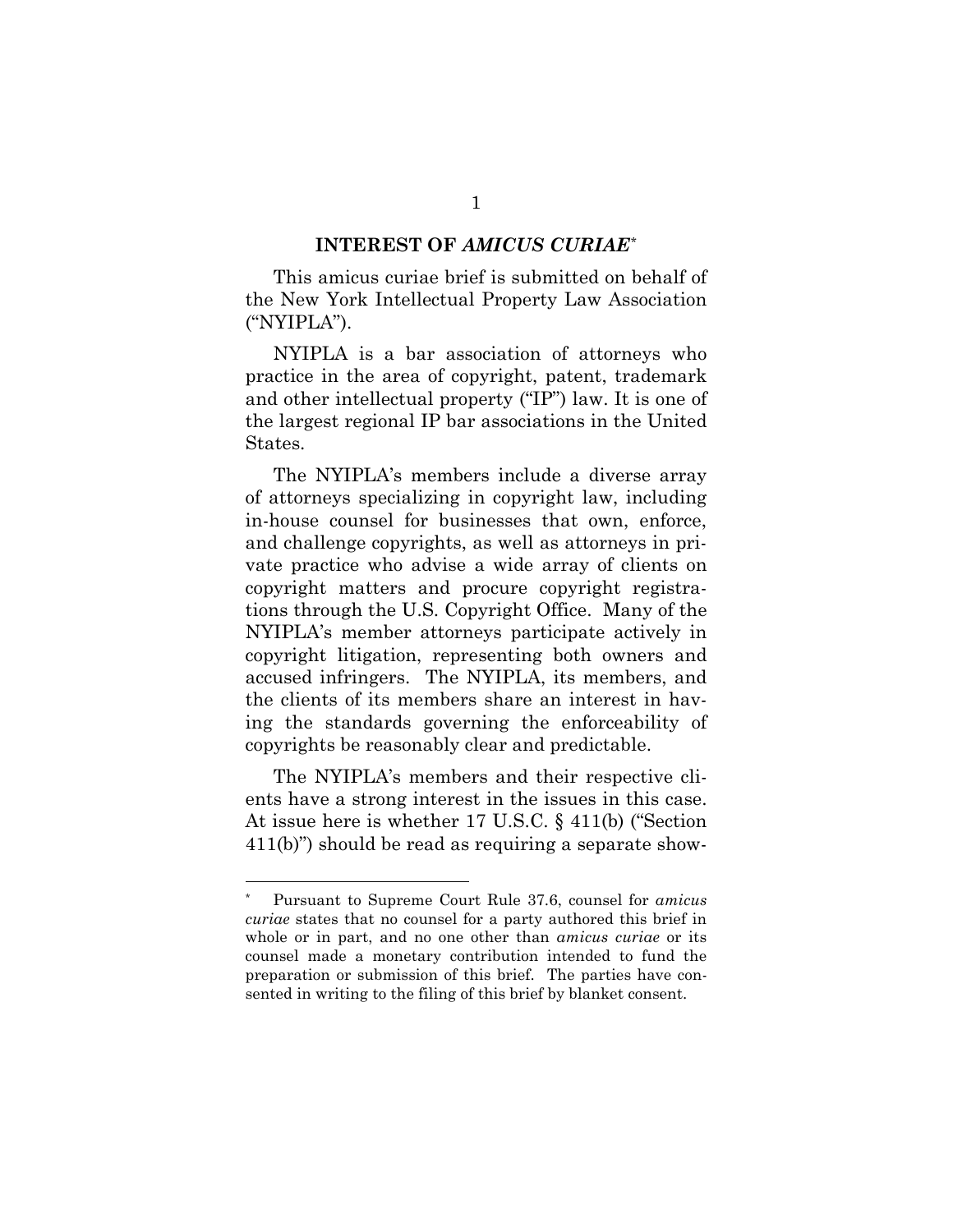ing of an intent to defraud before inaccuracies in an application for registration, made knowingly, can be referred to the Register of Copyrights for a determination as to whether the inaccuracies, if known, would have caused refusal of the registration. Brief for Petitioner ("Br.") at 31–40. The Petitioner contends that this reading would mean that registrations are not invalidated on the basis of "technicalities." *Id*. at 21. The NYIPLA and its members believe, however, that the Register is best positioned to decide whether inaccurate information in a registration is a "technicality" or would be material to her decision to grant a registration.[†](#page-5-0)

#### **SUMMARY OF ARGUMENT**

I. Nothing in the plain language of Section 411(b) or its legislative history suggests that Congress intended to require a separate showing of intent to defraud the Copyright Office before a court may refer an inaccurate registration to the Register of Copyrights for a determination of whether the inaccura-

<span id="page-5-0"></span><sup>†</sup> The arguments made in this brief were approved by an absolute majority of the NYIPLA's officers and members of its Board of Directors, but do not necessarily reflect the views of a majority of the members of the Association, or of the law or corporate firms with which those members are associated. After reasonable investigation, the NYIPLA believes that no officer or director or member of the Amicus Briefs Committee who voted in favor of filing this brief, nor any attorney associated with any such officer, director or committee member in any law or corporate firm, represents a party to this litigation. Some officers, directors, committee members or associated attorneys may represent entities, including other amici curiae, which have an interest in other matters that may be affected by the outcome of this litigation.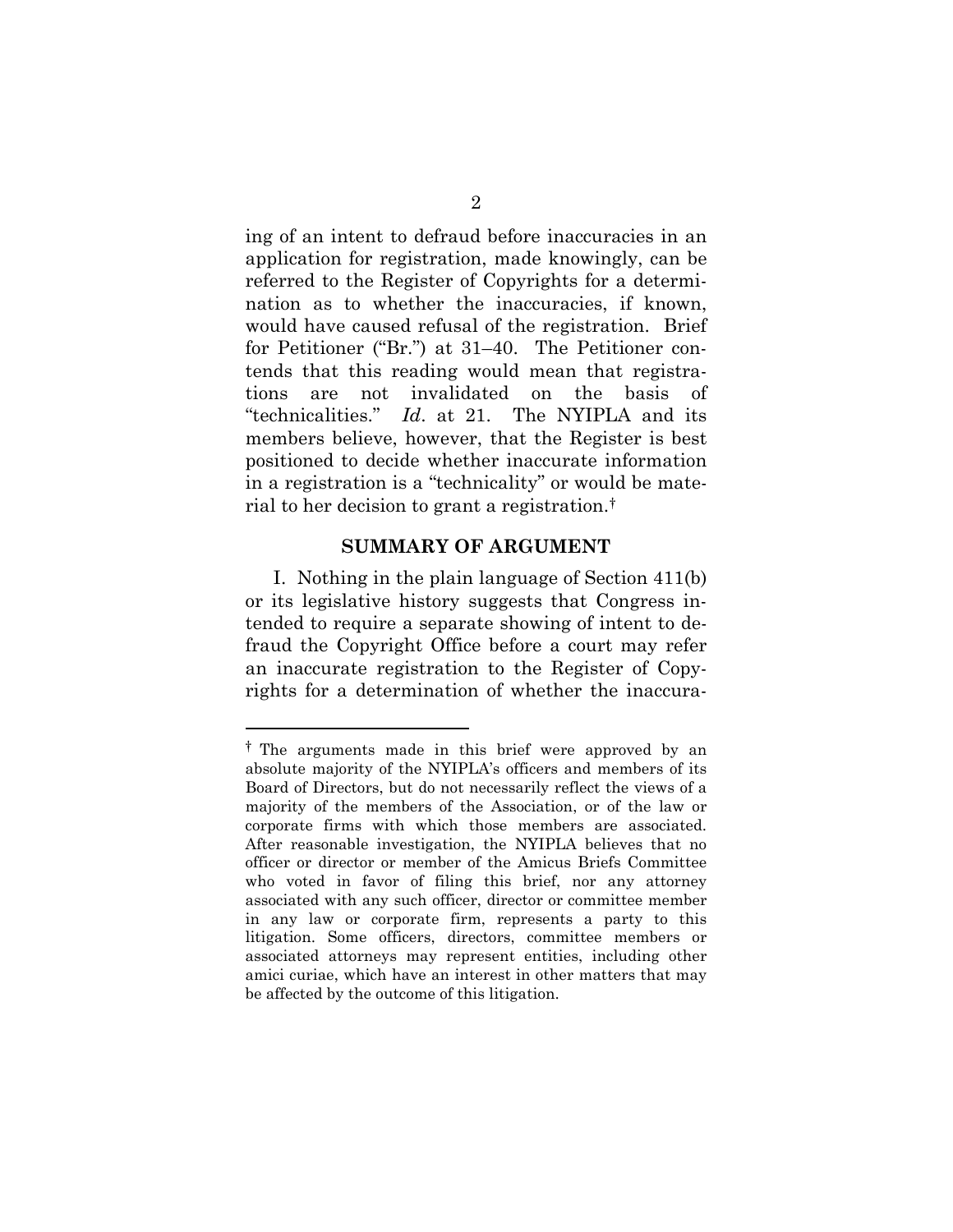cies were material. Section 411(b) requires said referral only when the applicant has provided inaccurate information with knowledge that the information was inaccurate. Although the statutory text is dispositive of the question, rendering examination of legislative history unnecessary, the House Report also contains no indication that Congress intended to require fraudulent intent to be shown. Indeed, the House Report makes clear that referral can be appropriate even in the case of a mistake, if "the mistake was knowingly made." H.R. Rep. No. 110- 617, at 24 (2008). Congress recognized that the Register of Copyrights was best positioned to determine if the mistake was one that mattered.

Nor is there any indication that Congress intended to import into Section 411(b) the common law fraud-on-the-Copyright-Office doctrine or its requirements that fraudulent intent, reliance, and damages be shown. Indeed, the litigation Congress cited in the House Report as motivating Section 411(b) did not involve an allegation of fraud at all, but rather an argument about whether checking the wrong box on the application for registration would impede owners of numerous musical copyrights from availing themselves of a presumption of ownership in a dispute with an alleged pirating outfit.

II. In any event, Section 411(b) is not inconsistent with the traditional common law doctrine. Section 411(b) requires several elements of a traditional fraud, such as falsity, knowledge of falsity, and materiality. Once those elements are established, the existence of intent to induce reliance upon false information and actual reliance are implicit, particularly given that any applicant for copyright registration must certify that the information in the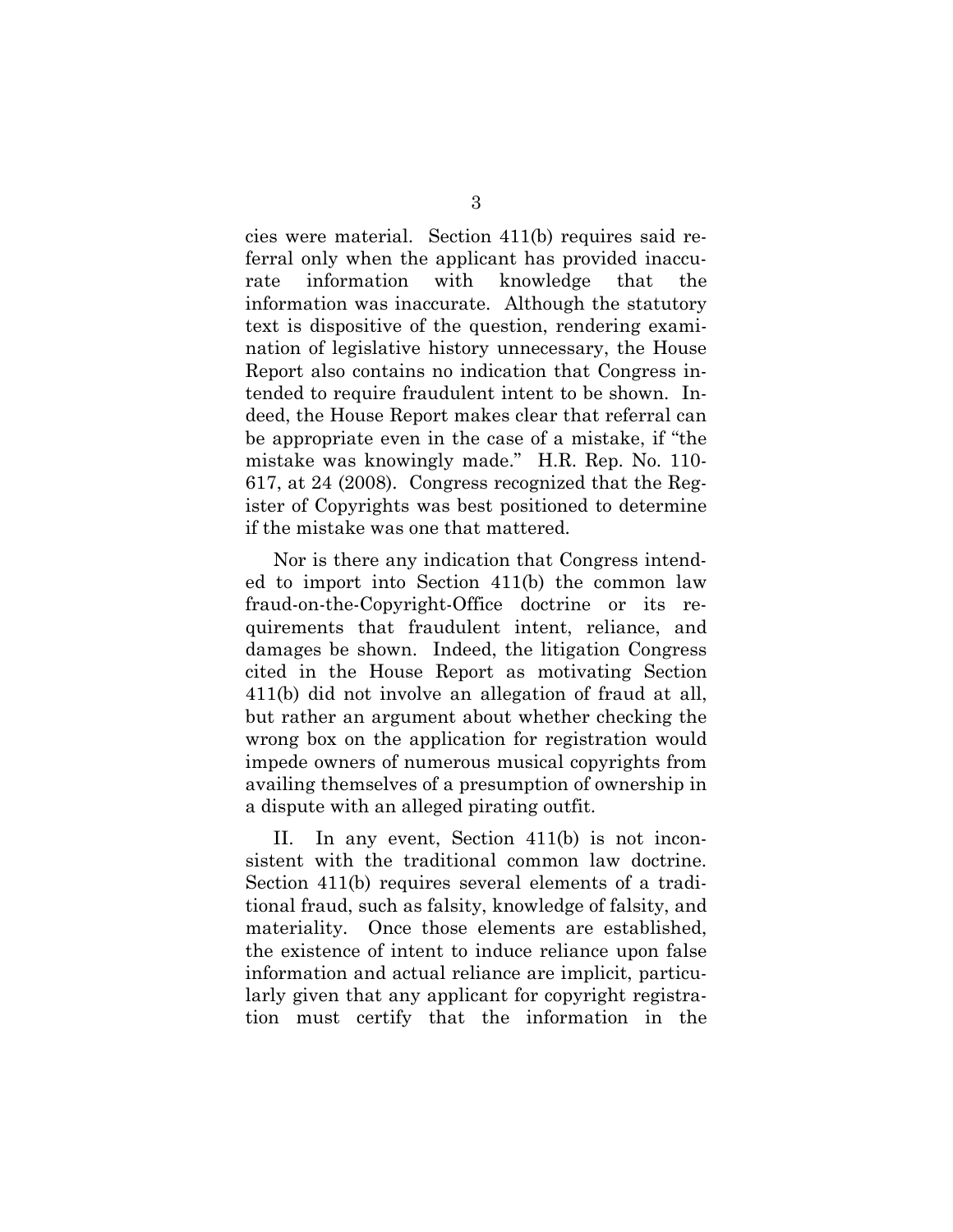application is true, and acknowledge that providing false information on a copyright application is a criminal offense.

III. This reading, which is required by the statute's text and legislative history, will not open the floodgates for referrals to the Register. In more than a decade since the enactment of Section 411(b), there have only been a handful of such referrals. *See Copyright Office Filings Under Section 411*, U.S. Copyright Office, https://www.copyright.gov/rulingsfilings/411/ (last visited September 23, 2021) (23 replies to said referrals). Courts can require an adjudication of whether information is inaccurate, and whether the applicant knew it was inaccurate at the time of the application—a demanding burden before requiring referral. And even where referral is deemed appropriate, the Register of Copyrights is best situated to determine whether inaccuracies concern mere "technicalities" or are material to the decision to grant a registration.

The Court should affirm the Ninth Circuit's holding that Section 411(b) contains "no [] intent-todefraud requirement." *Unicolors, Inc. v. H&M Hennes & Mauritz, L.P.*, 959 F.3d 1194, 1198 (9th Cir. 2020).

#### **ARGUMENT**

### **I. SECTION 411(b) DOES NOT REQUIRE A SEPARATE SHOWING OF AN INTENT TO DEFRAUD**

Neither the statutory text nor the legislative history requires that Section 411(b) be read to require a showing of intent to defraud. The word "fraud" appears nowhere in the statute or the portion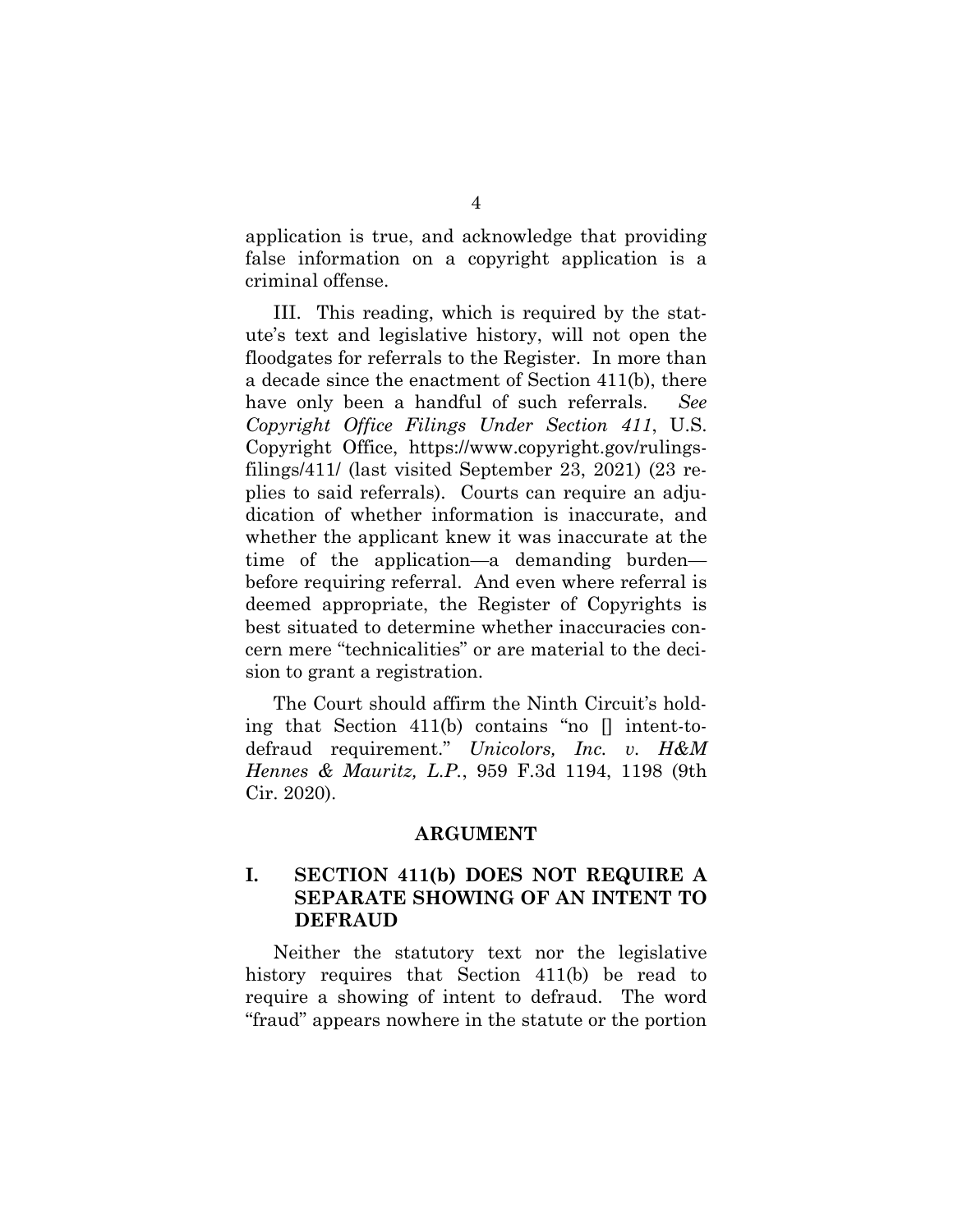of the House Report that discusses the statute. *See*  17 U.S.C. § 411(b); H.R. Rep. No. 110-617, at 24. Rather, the statute sets forth three elements: (1) inaccurate information; (2) knowledge that the inaccurate information was inaccurate; and (3) materiality of the information to the Register of Copyright's decision to grant the registration. 17 U.S.C. § 411(b). While courts applying the commonlaw fraud-on-the-copyright-office doctrine prior to the enactment of Section 411(b) required fraudulent intent, reliance, and damages, Congress chose not to include any of those elements in the statute. *See Lennon v. Seaman*, 84 F. Supp. 2d 522, 525 (S.D.N.Y. 2000); *One Treasure Ltd., Inc. v. Richardson*, 202 F. App'x 658, 661 (5th Cir. 2006).

A statute's "legislative purpose is expressed by the ordinary meaning of the words used," and "'[a]bsent a clearly expressed legislative intention to the contrary, that language must ordinarily be regarded as conclusive.'" *Am. Tobacco Co. v. Patterson*, 456 U.S. 63, 68 (1982) (citing *Consumer Product Safety Comm'n v. GTE Sylvania, Inc.*, 447 U.S. 102, 108 (1980)). The legislative history reveals that Congress expressed no intention inconsistent with the statute as written. Nor does the legislative history show that Congress intended, as Petitioner asserts, to codify the common law doctrine of fraudon-the-Copyright-Office as that doctrine had been prescribed by the courts. Br. at 3, 20, 31. The House Report does not mention that doctrine. H.R. Rep. No. 110-617, at 24. Rather, as Petitioner recognizes, "the PRO-IP Act's core purpose was 'to improve intellectual property enforcement,' including by 'eliminating loopholes that might prevent enforcement of otherwise validly registered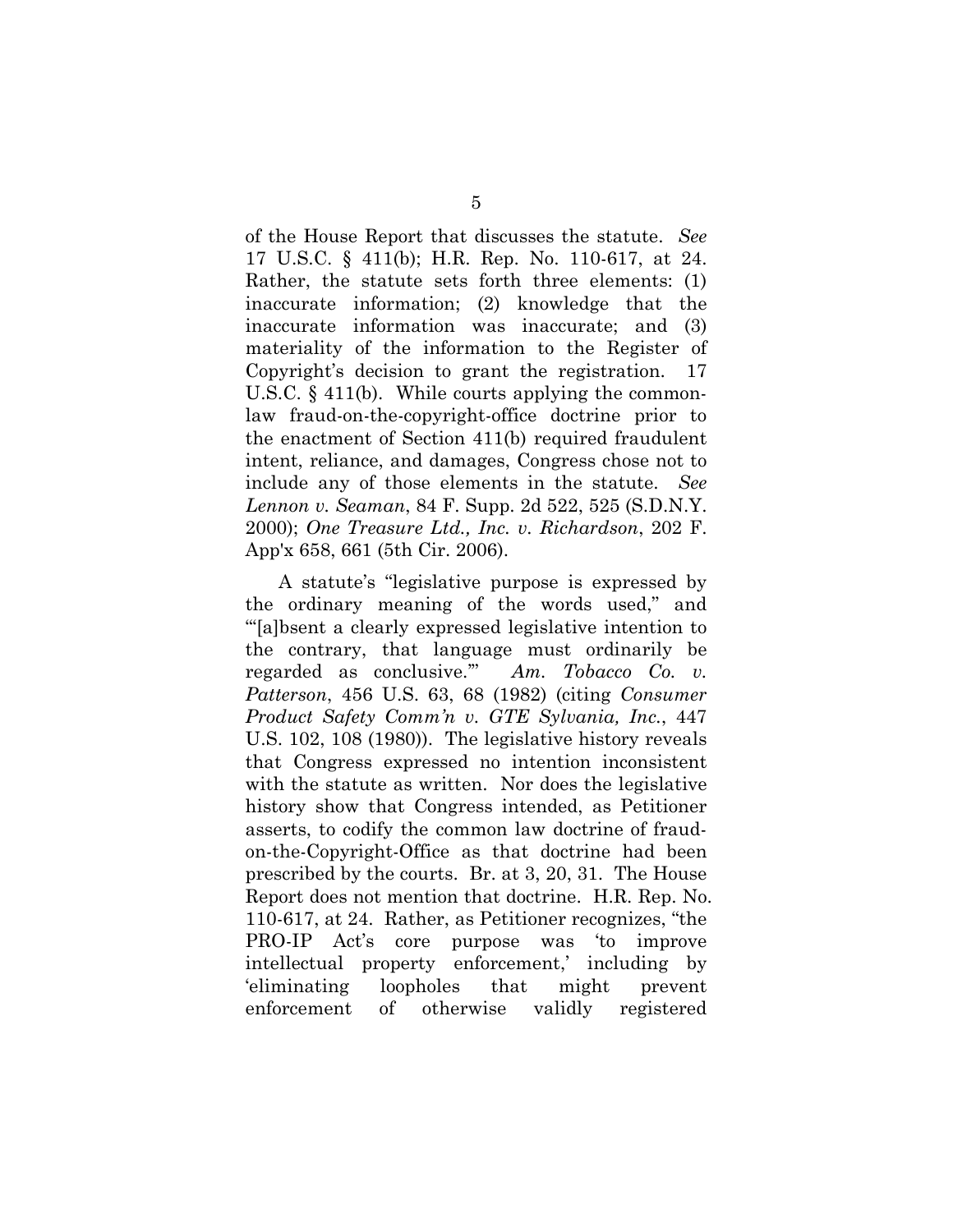copyrights.'" Br. at 38 (quoting H.R. Rep. No. 110- 617, at 20. Accordingly, the House Report frames its discussion of Section 411(b) by reference to the fact that it had "been argued in litigation that a mistake in the registration documents, such as by checking the wrong box on the registration form, renders a registration invalid and thus forecloses the availability of statutory damages," making copyright enforcement more difficult. H.R. Rep. No. 110-617, at 24.

As an example of such litigation arguments, the House Report cited the decision in *In re Napster, Inc*., 191 F. Supp. 2d 1087, 1099 (N.D. Cal. 2002). *Id.* at n.15. Notably, in that case, the defendant, musicsharing platform Napster, did "not allege[] fraud" on the Copyright Office. *Napster*, 191 F.Supp.2d at 1100. Rather, the plaintiffs, who "control[led] 85% of all music sales," were listed in registrations as "authors" of the musical works Napster allegedly infringed, and Napster "raised serious questions as to the validity of plaintiffs' claims of ownership." *Id.* at 1098, 1100.The court reasoned that, to establish ownership, the works at issue needed to be "either 'works for hire' or assigned to plaintiffs." *Id.* at 1099. But the registration certificates "list[ed] plaintiffs as authors, not owners by assignment." *Id.* The plaintiffs contended that a "presumption of ownership applies regardless of which box is checked on the copyright certificate." *Id.* The court noted that it was "reticent to allow plaintiffs, merely because of the quantity of music they control, to railroad Napster into potentially billions of dollars in statutory damages without adequately proving ownership." *Id*. at 1100.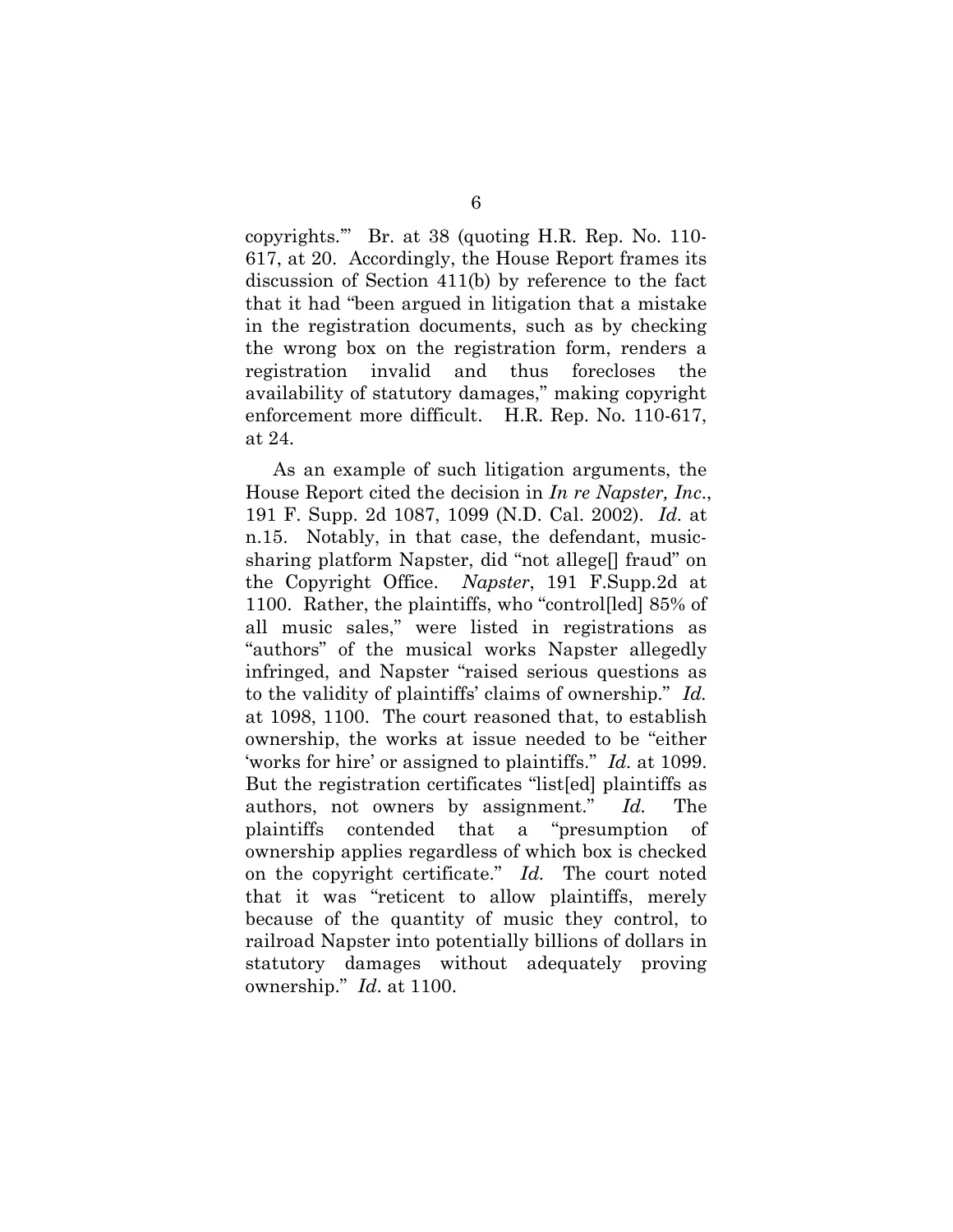With that context, the House Report expressed a desire to "prevent intellectual property thieves from exploiting this potential loophole"—i.e., a "mistake in the registration documents, such as checking the wrong box"—that would "render[] a registration invalid." H.R. Rep. No. 110-617, at 24. Accordingly, in Section 411(b), Congress created a presumption that "a registration containing inaccuracies will satisfy the registration requirements of the Copyright Act, unless the mistake was knowingly made, and the inaccuracy, if known, would have caused the Register of Copyrights to refuse the registration." *Id.*; 17 U.S.C. § 411(b).

As evidenced by the statute and the House Report, Congress' main concern was with preventing unknowing, immaterial mistakes from precluding recovery for infringement. There is no discussion in the House Report of the fraud-on-the-Copyright-Office doctrine, nor did Congress express any desire to require a showing of intent to defraud in order to overcome the presumption of validity. The only evidence Petitioner cites that Congress intended to codify the fraud-on-the-Copyright-Office doctrine is a passing reference in a statement in the Copyright Office's Annual Report. Br. at 9 (citing *Annual Report of the Register of Copyrights, Fiscal Year Ending September 30, 2008*,13 (2008), https://tinyurl.com/d2x94cr5). But a statement by the Copyright Office is not evidence of what members of Congress intended. *See Express Scripts, Inc. v. Wenzel*, 262 F.3d 829, n.5 (8th Cir. 2001) (agency's press releases were "not evidence of legislative intent because they were issued by the [agency], not a legislative body"); *Holder v. Hall*, 512 U.S. 874, n.28 (1994) ("'when resort to legislative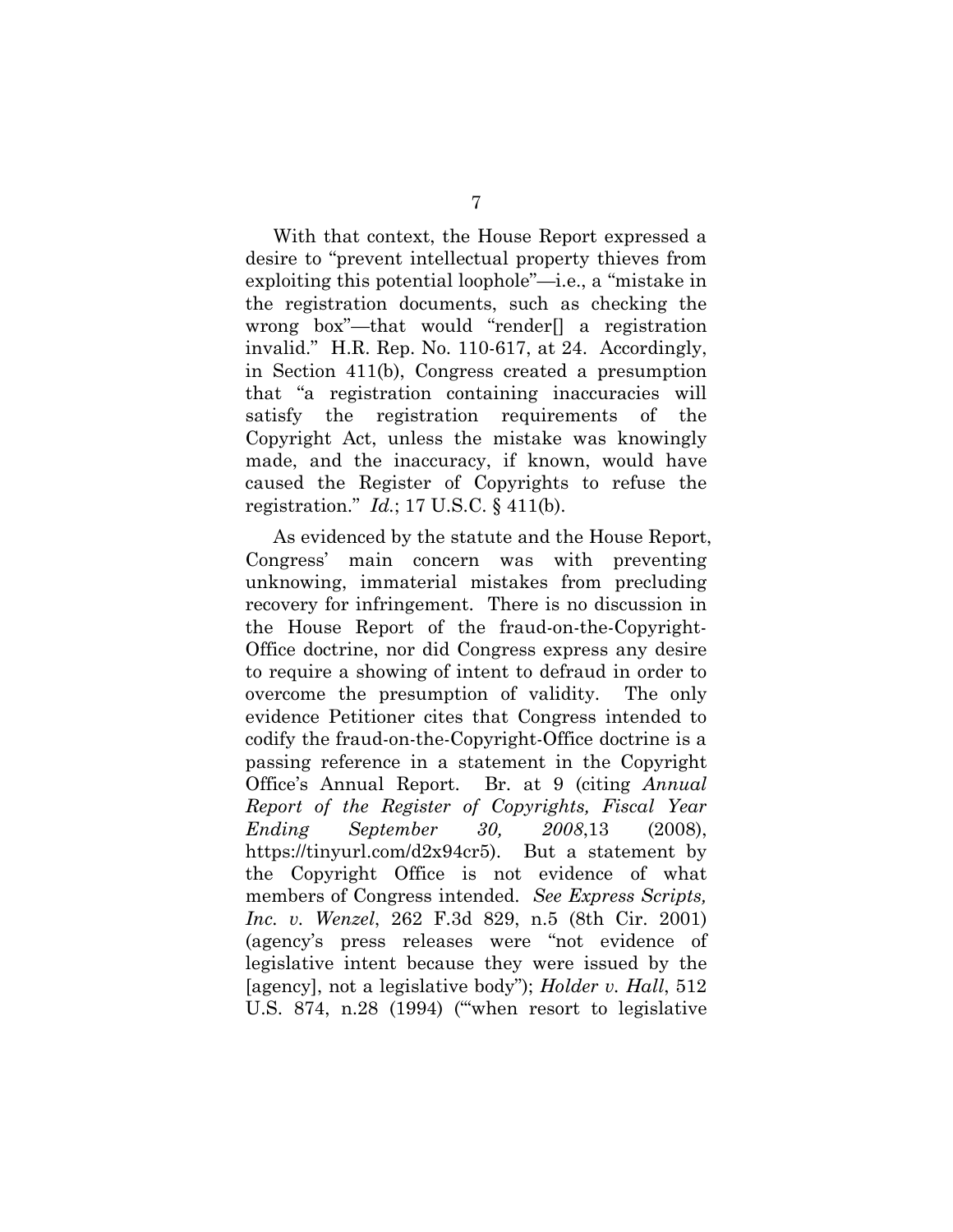history is necessary, it is only committee reports, not the various other sources of legislative history, that should be considered'").

In any event, "'[r]esort to legislative history is only justified where the face of the [statute] is inescapably ambiguous,'" *id.*, and here, there is no ambiguity. Congress chose to require only "knowledge that [the information] was inaccurate." 17 U.S.C. § 411(b). Knowledge of falsity does not, standing alone, require an intent to defraud. *See, e.g.*, *Husky Int'l Elecs., Inc. v. Ritz*, 136 S. Ct. 1581, 1586 (2016) ("It is therefore sensible to start with the presumption that Congress did not intend 'actual fraud' to mean the same thing as 'a false representation'"). For example, the False Claims Act applies to any person who "knowingly presents" a false claim for payment, and Congress specified that "the terms 'knowing' and 'knowingly' … require no proof of specific intent to defraud." 31 U.S.C.A. §  $3729(1)(A)$ , (b)(1). And where Congress has sought to require a showing of fraud, it has done so explicitly, e.g., a trademark registration may be invalidated where it "was obtained fraudulently." Br. at 39 (citing 15 U.S.C. § 1064(3)).

### **II. INTENT IS IMPLICIT WHERE SECTION 411(b) IS SATISFIED**

That Congress did not intend for Section 411(b) to require a separate showing of an intent to defraud is further evident from the fact that, where Section 411(b) is satisfied, an intent to induce the Register's reliance on inaccurate information is implicit. Section 411(b) contains several traditional elements of common-law fraud, namely falsity, knowledge of falsity, and materiality. *Pence v. United States*, 316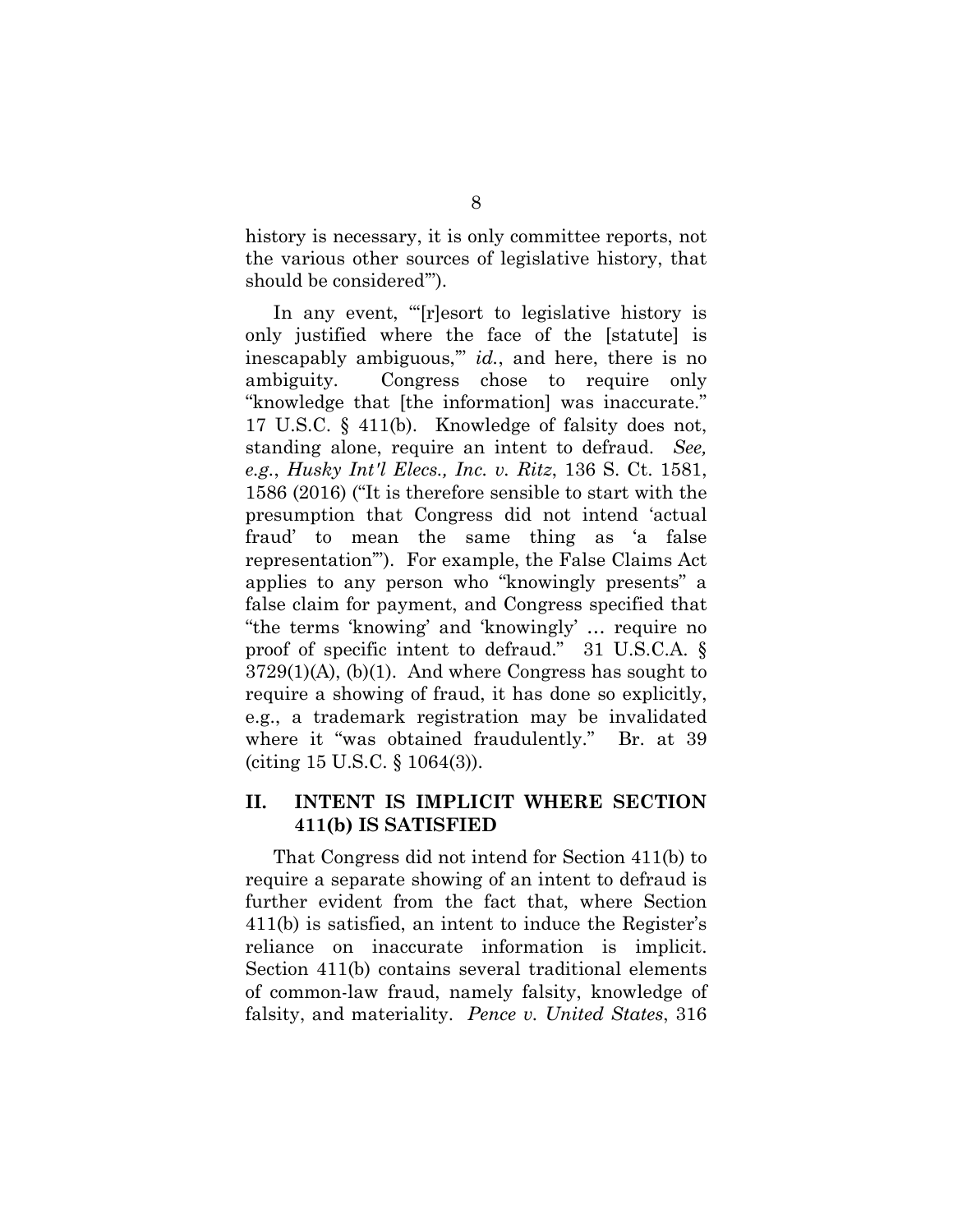U.S. 332, 338 (1942). Additionally, under Section 506(e) of the Copyright Act, it is a criminal offense to "knowingly make[] a false representation of a material fact in the application for copyright registration." 17 U.S.C. § 506(e). Congress has also empowered the Register to prescribe the form of applications for registration, 17 U.S.C.A. § 409, and the Register has long required that any application for copyright be "certified" and "state that the information provided within the application is correct to the certifying party's knowledge." 37 C.F.R.  $\S 202.3(c)(3)(i)$ , (iii).

Thus, a registration invalidated under Section 411(b) is one where the applicant knowingly provided inaccurate information, certified in the application that the information was correct when it was not, and where the Register's decision to grant registration depends in material part on that inaccurate information.

In the patent context, courts considering claims of "inequitable conduct" that would invalidate a patent have held that "[a]n inference of intent [to deceive] may arise where material false statements are proffered in a declaration or other sworn statement submitted to the PTO." *See eSpeed, Inc. v. BrokerTec USA*, L.L.C., 480 F.3d 1129, 1137–38 (Fed. Cir. 2007). The "inference that material false statements" were "made with deceptive intent 'arises not simply from the materiality of the affidavits, but from the affirmative acts of submitting them, their misleading character, and the inability of the examiner to investigate the facts." *Id.* at 1138 (citing *Paragon Podiatry Lab., Inc. v. KLM Labs., Inc.*, 984 F.2d 1182, 1188 (Fed. Cir. 1993)).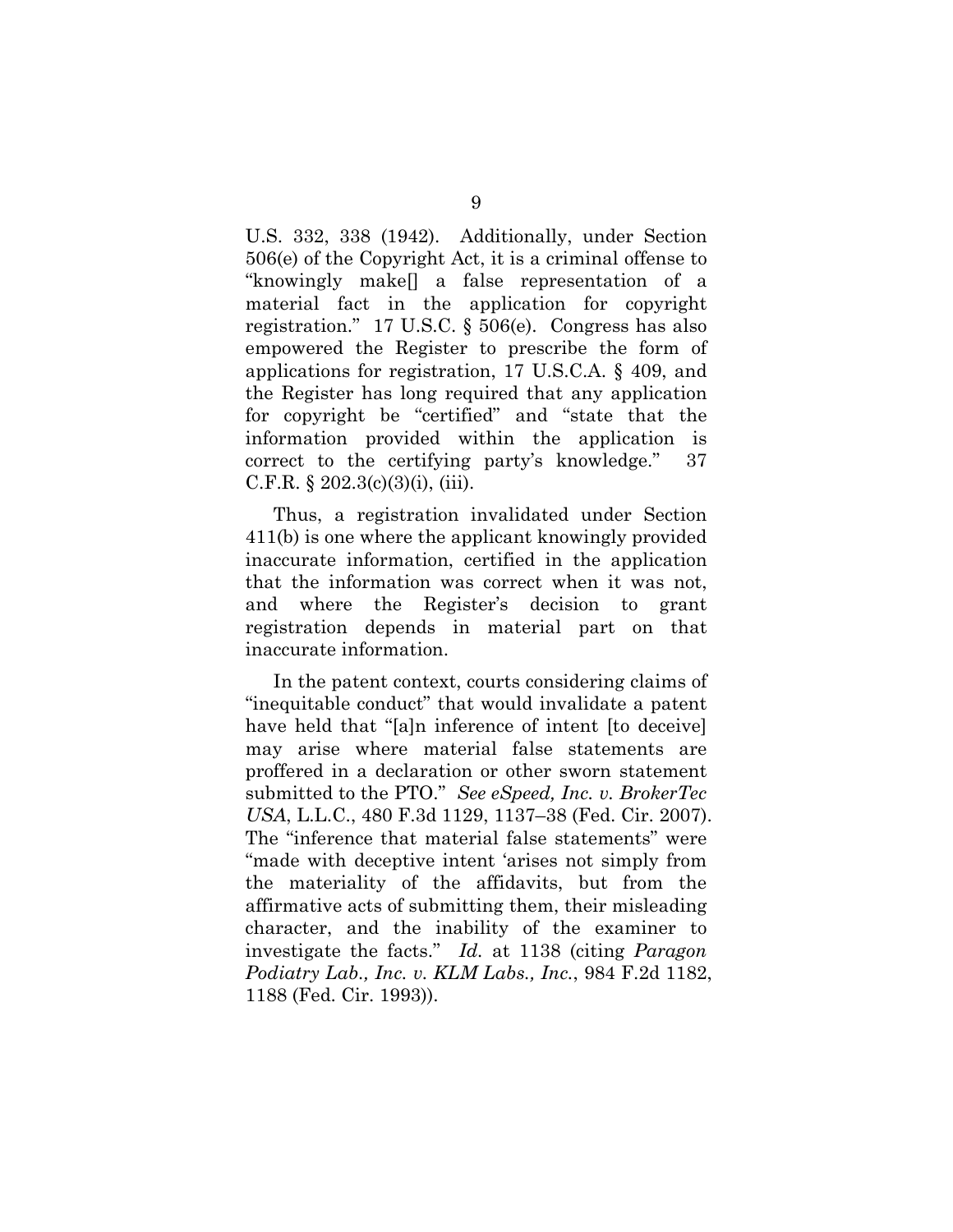Similarly, in the civil fraud context, courts have recognized that a certification that a false statement is a true one supports a finding of reliance. For example, the New York Court of Appeals has held that "where a plaintiff has gone to the trouble to insist on a written representation that certain facts are true, it will often be justified in accepting that representation rather than making its own inquiry." *DDJ Mgmt., LLC v. Rhone Grp. L.L.C*., 15 N.Y.3d 147, 154 (2010); *e.g. De Sole v. Knoedler Gallery*, LLC, 139 F. Supp. 3d 618, 646 (S.D.N.Y. 2015) (reliance established where plaintiff "received 'written confirmation of the truthfulness of the representations at issue.'").

As these courts have recognized, the entire point of certifying information is correct is to affirmatively state that the recipient of the certificated information can rely upon it as being truthful and accurate. In the context of an application for copyright registration, the information is being supplied in order to induce the Register to rely on that information and grant a copyright registration. It follows that, where it has been established that an applicant provided information that it knew was incorrect, and where that information was material to the Register's decision to grant or refuse the registration—i.e., the decision would turn on such information—intent to induce reliance upon incorrect information is implicit.

For this reason, Section 411(b) is not inconsistent with a rule that "inadvertent mistakes on registration certificates' [do] not 'bar infringement actions.'" Br. at 32. Inadvertence is addressed by the statute's requirement of knowledge of falsity and materiality. Indeed, the House Report characterizes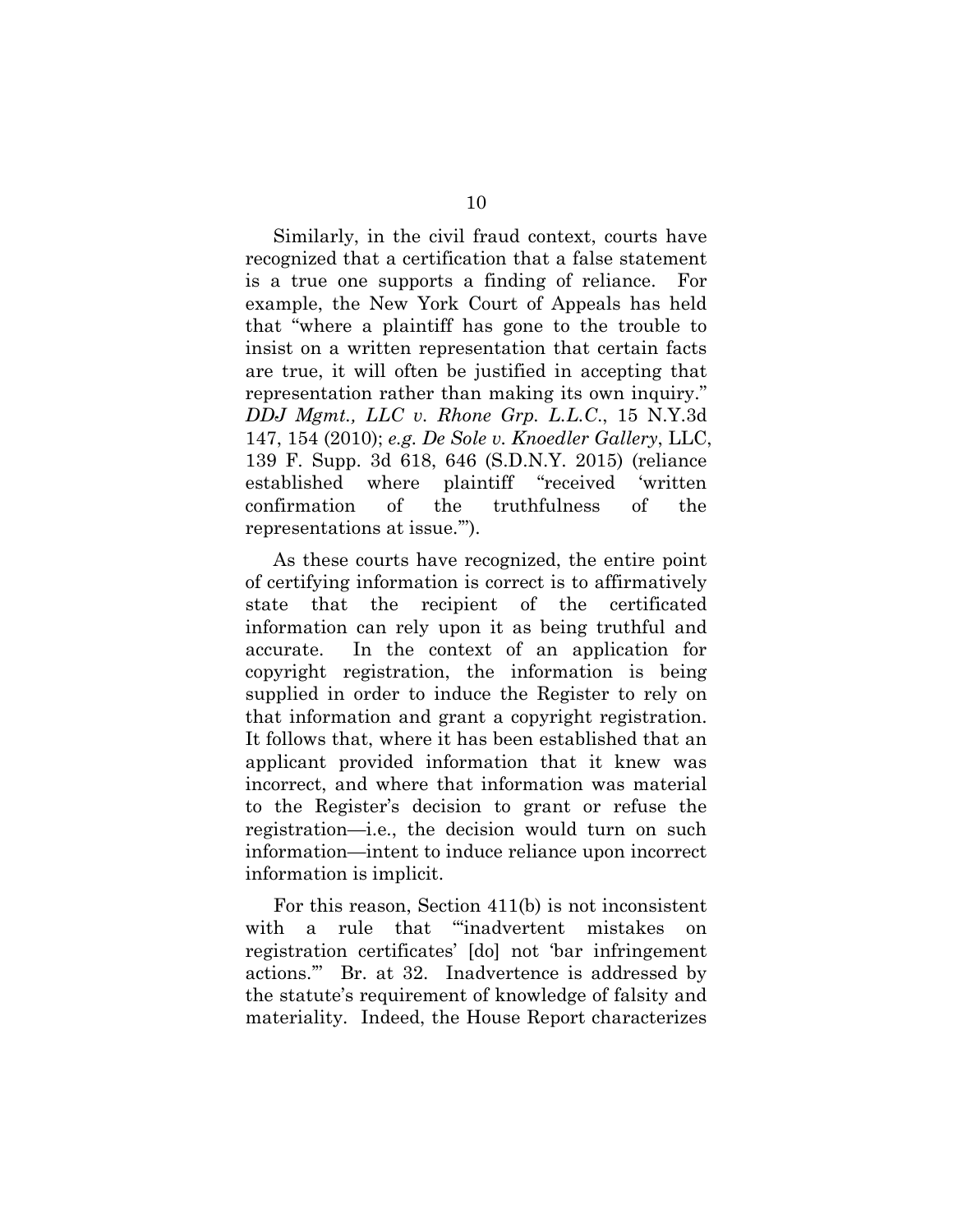Section 411(b) as protecting a mistake, "unless the mistake was knowingly made" and material. H.R. Rep. No. 110-617, at 24. This observation shows that Congress intended for Section 411(b) to apply to what could be considered a "mistake," so long as that "mistake" was "knowingly made." *Id.* And a copyright owner in the position of having made a knowing mistake is not without redress; the Copyright Act allows a registration to be corrected. 17 U.S.C. § 408(d).

### **III. SECTION 411(b) CONTAINS SUFFICIENT SAFEGUARDS AGAINST ABUSE**

Section 411(b) contains mechanisms to sufficiently guard against the abuse that Petitioner fears, such as use of Section 411(b) as a delay tactic or to defeat otherwise legitimate copyright infringement claims. Inaccurate information and knowledge of the inaccuracy are conditions for referral to the Register of Copyrights. 17 U.S.C. § 411(b). As the Seventh Circuit has recognized, "input need not be sought immediately after a party makes such a claim" because "courts can demand that the party seeking invalidation first establish that the other preconditions to invalidity are satisfied before obtaining the Register's advice on materiality." *DeliverMed Holdings, LLC v. Schaltenbrand*, 734 F.3d 616, 625 (7th Cir. 2013). The court further observed that requiring these elements to be established prior to referral "minimize[es] the risk that parties would use this provision as a delay tactic." *Id.*

That approach also guards against the risk that the Copyright Office is "overwhelmed with referrals." Br. at 21. Indeed, while Petitioner acknowledges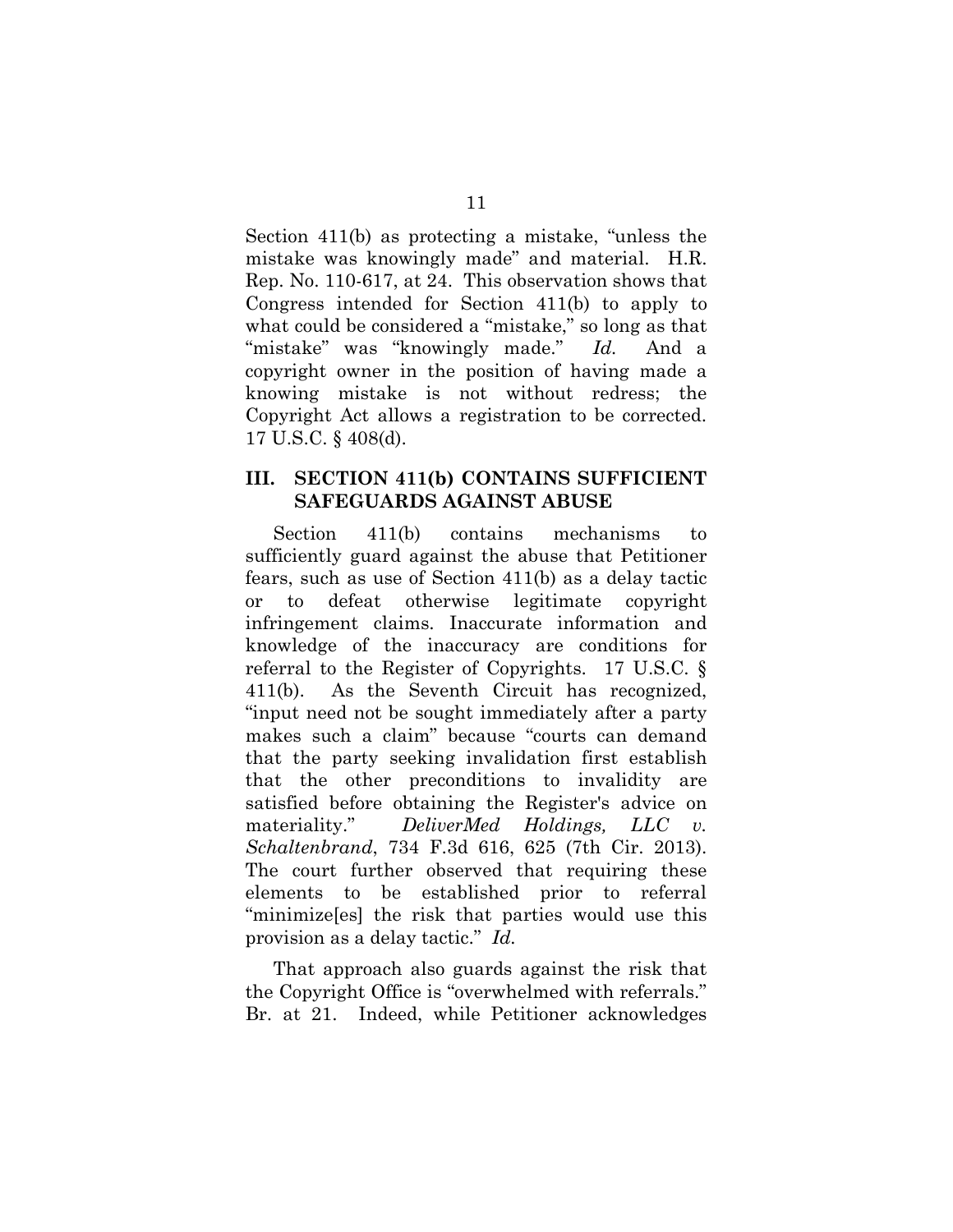that some "half-a-million registration applications [are] … submit[ted] each year," Br. at 2, it is rare that federal courts refer registrations to the Register pursuant to Section 411(b). As the Copyright Office's website reflects, it has issued 23 replies to such referrals since Section 411(b)'s enactment in 2008. *See Copyright Office Filings Under Section 411*, U.S. Copyright Office, https://www.copyright.gov/rulingsfilings/411/ (last visited September 23, 2021).

Nor does Section 411(b) let "willful infringers skate on technicalities." Br. at 5. The statute requires that inaccurate information to have been such that it "would have caused the Register of Copyrights to refuse registration." 17 U.S.C. § 411(b)(2). Referring knowing inaccuracies to the Register for a determination of materiality is sound policy, for the Register is best positioned to know whether it would have granted an application containing inaccurate information. Whether particular information constitutes an immaterial "technicality," Br. at 13, is particularly within the Register's facility to determine.